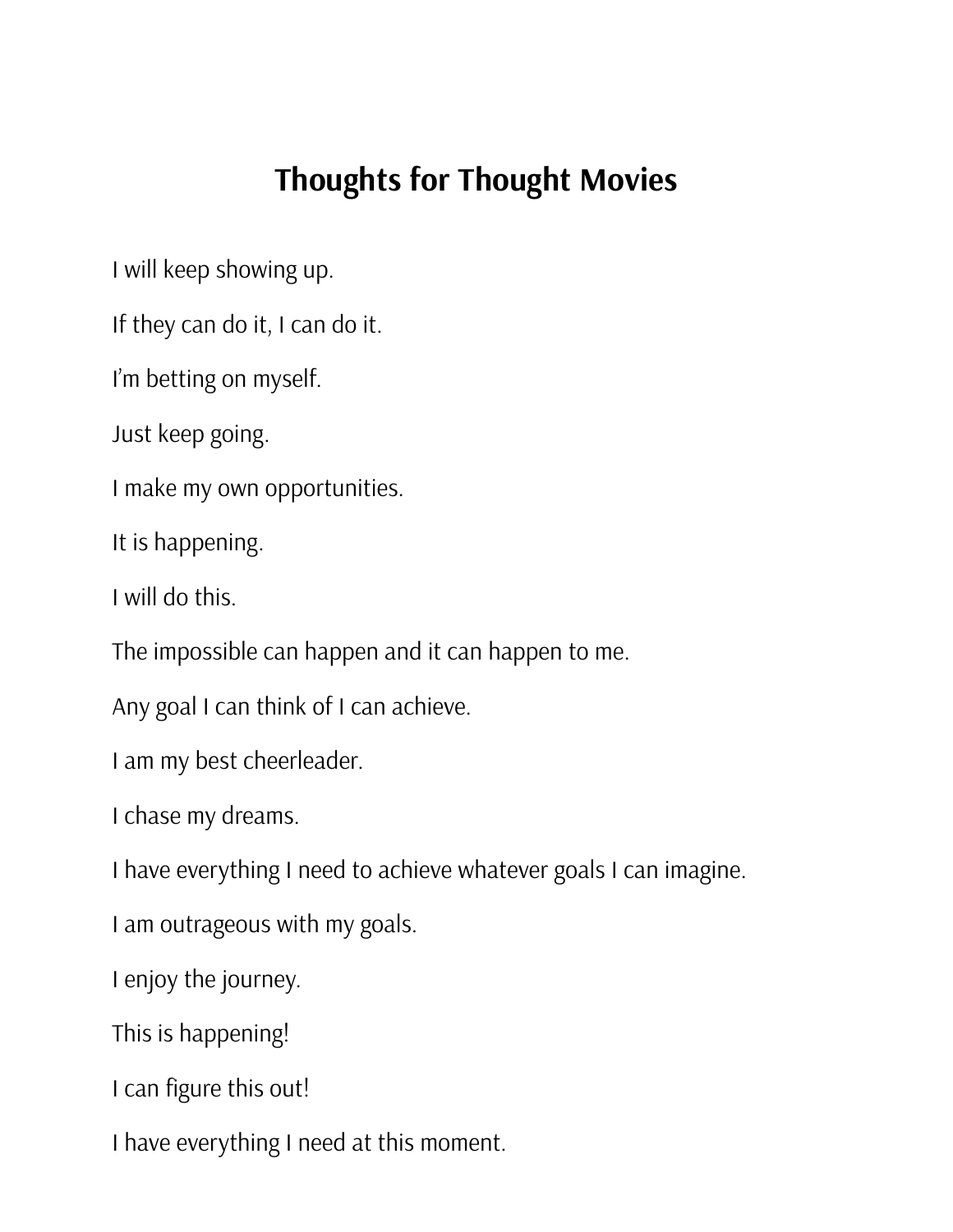I am exactly in the right place.

I trust myself.

It is just a matter of time.

This is just the beginning.

I have everything I need to change my life.

I've got what it takes to do this.

Now is the perfect time.

I can figure this out.

I decide what I think.

This is happening for me.

I know exactly what to do next.

This will be so fun to figure it out.

I am ready NOW, there is nothing more I need.

My success is inevitable.

I share my shine daily!

I'm beautiful, just the way I am.

I love who I am.

I have all the energy I need to accomplish my goals.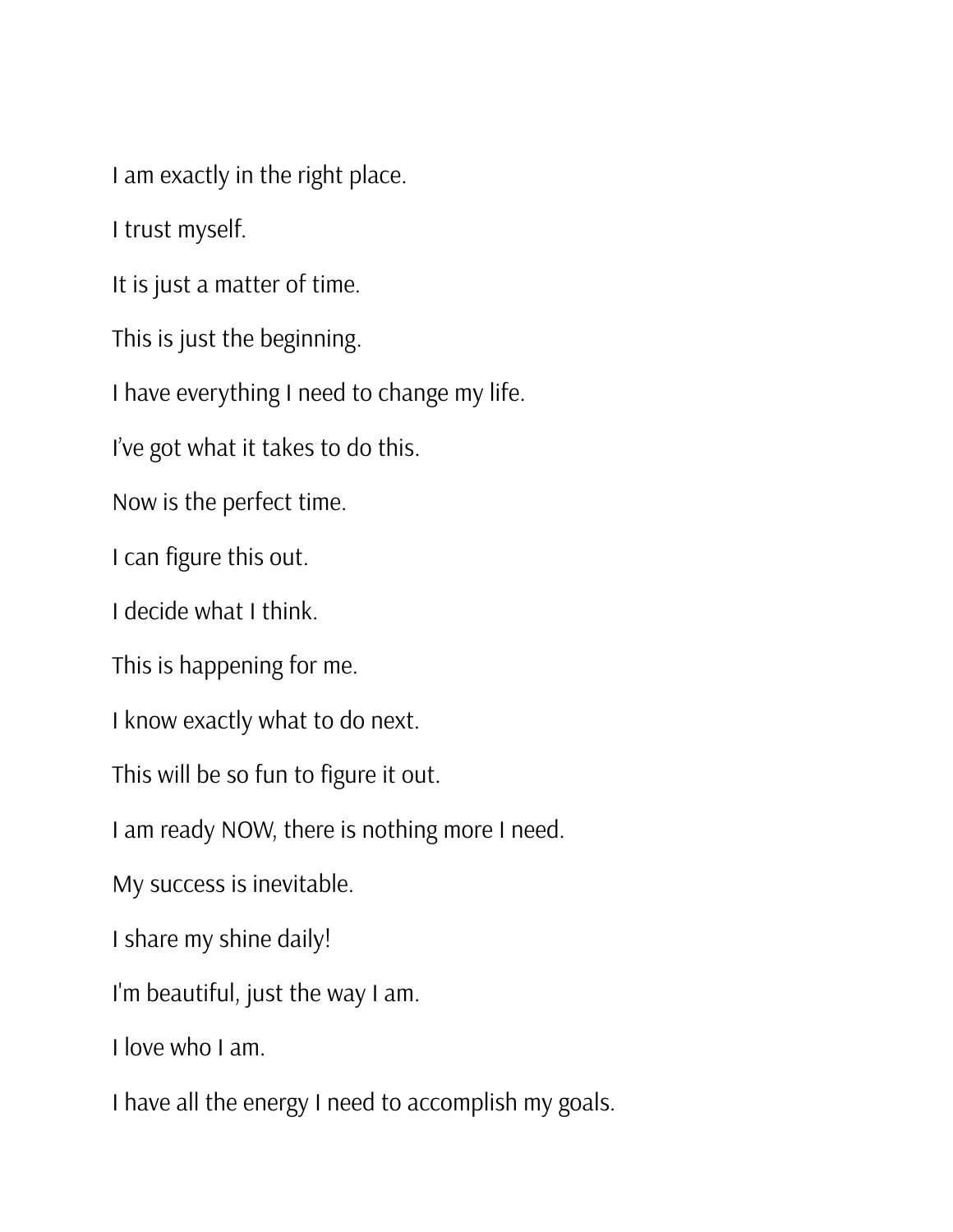#### **Business**

My work changes the world.

People love to buy coaching for themselves right now.

I can help them.

People want to pay for the value I am offering.

There are 20 women out there who need my help and are willing to pay me to help them.

I was made for this.

People are literally lining up to work with me.

Money flows to me naturally and easily.

I change people's lives, while changing my own.

I make a lot of money by creating an amazing business.

Making money is an adventure.

I am in control of how much money I make.

I am making the world a better place.

People need me now more than ever.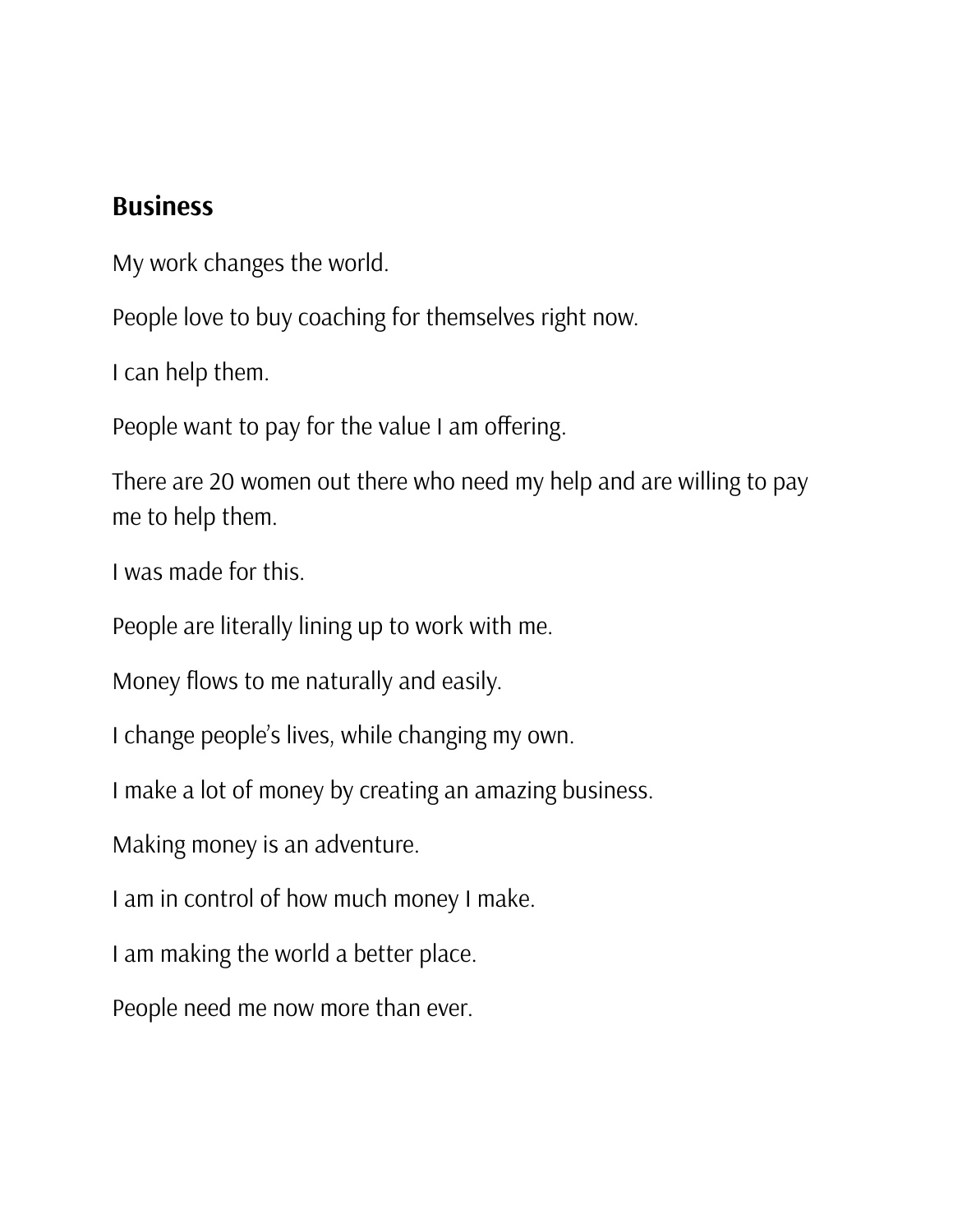## **Health**

I take full responsibility for my health.

I exercise daily.

I only eat food that nourishes my body.

I am healthy, happy and radiant.

My sleep is relaxed and refreshing.

I choose to be at a healthy weight.

I love and care for my body.

I am at peace with my body, mind, heart and soul.

My body is always working towards optimal health.

I am improving my quality of life.

The more I embrace positivity, the healthier I am.

I am full of energy.

I feel perfect in my body.

I make healthy choices.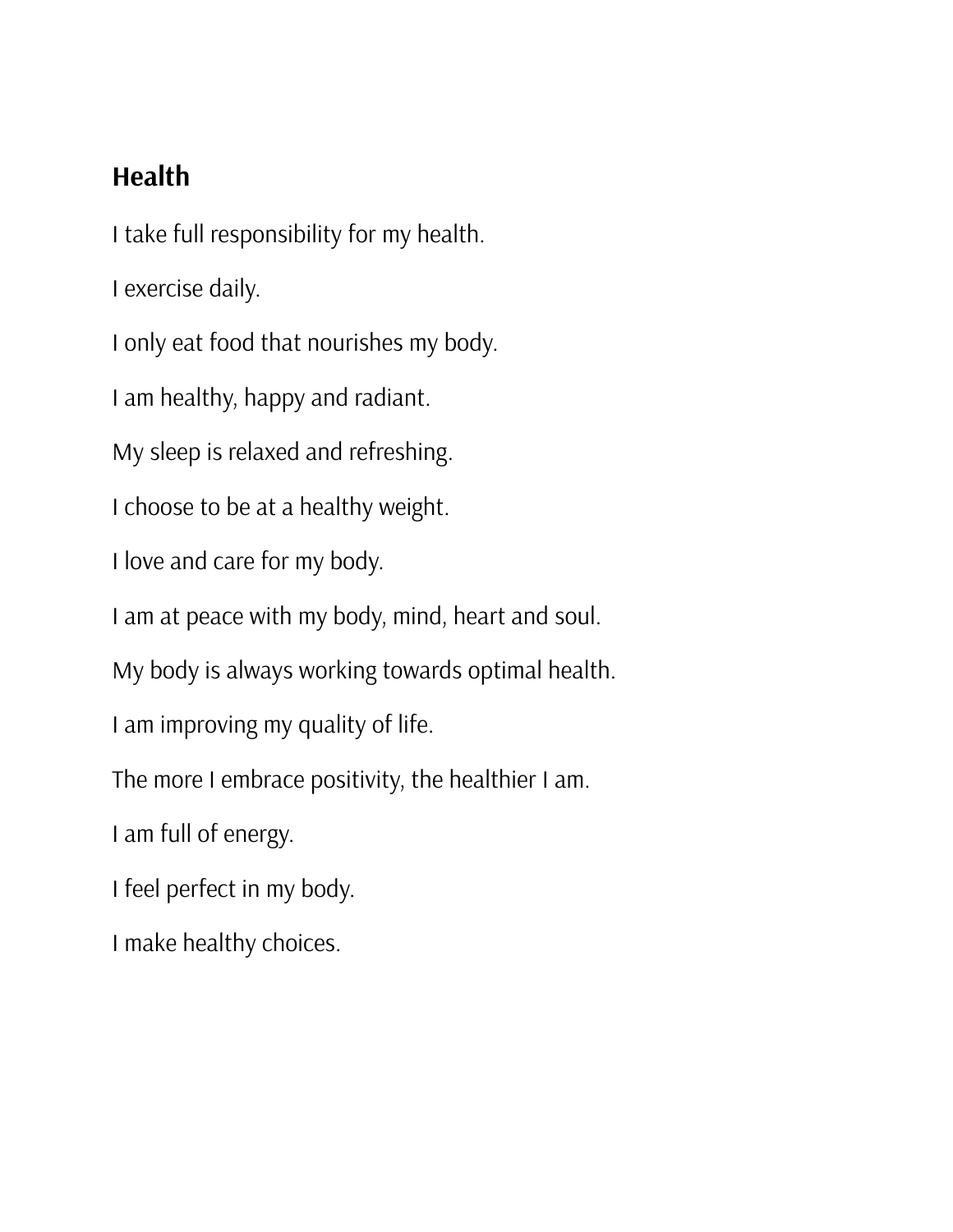### **Money**

Making money is an adventure.

Money flows to me naturally and easily.

Making money is fun!

It is easy to attract money.

I am an excellent steward of money.

I am in control of how much money I make.

I am financially free.

Money flows freely to me.

My income exceeds my expenses.

I deserve to be paid for my skills, time and knowledge.

My job/business allows me to live the life I desire.

I choose to live a rich and full life.

I give myself permission to prosper and grow.

I am worthy of the richness I desire.

I have the power to create the success and build the wealth I desire.